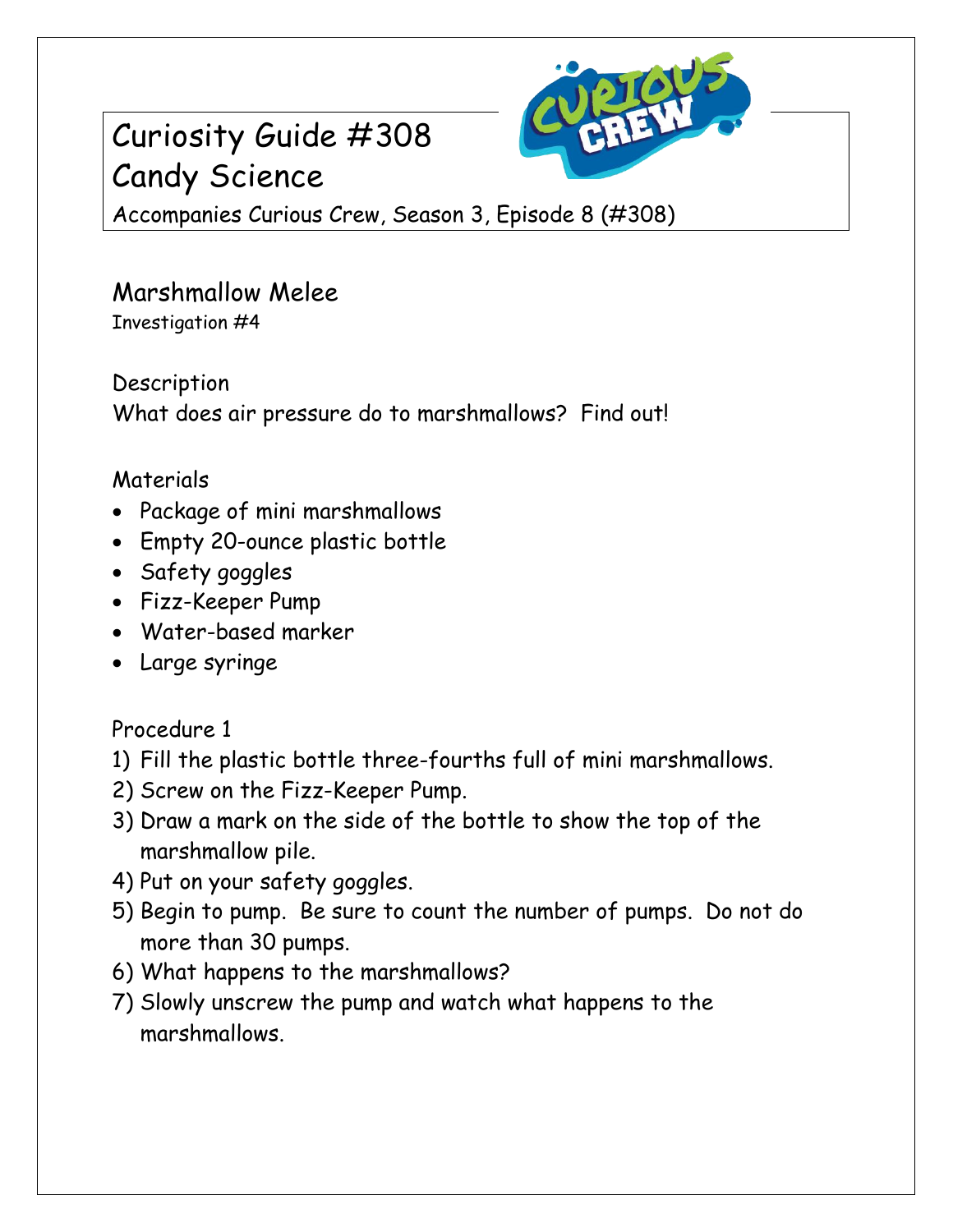Procedure 2

- 1) Place a couple of the small marshmallows in a sealed syringe.
- 2) Slowly draw the handle back.
- 3) What happens to the marshmallows now?

My Results

### Explanation

The Fizz-Keeper pump is designed to pump air into the bottle and add air pressure. The additional air molecules begin to squish the marshmallows. Marshmallows are made of whipped sugar, so half of their mass is air. Increasing the air pressure in the bottle collapses the air pockets in the marshmallows. The size of each marshmallow gets much smaller.

When the pump is unscrewed, the air pockets in the marshmallows begin to expand again, making it look like the marshmallows are growing.

The marshmallows in the syringe grow when the handle is pulled back. This is because there is more space for the air molecules to move, and the air pressure is lower than the air outside the syringe. The air pockets in the marshmallow spread out when the inner air molecules collide with the marshmallow itself, and the marshmallow gets bigger.